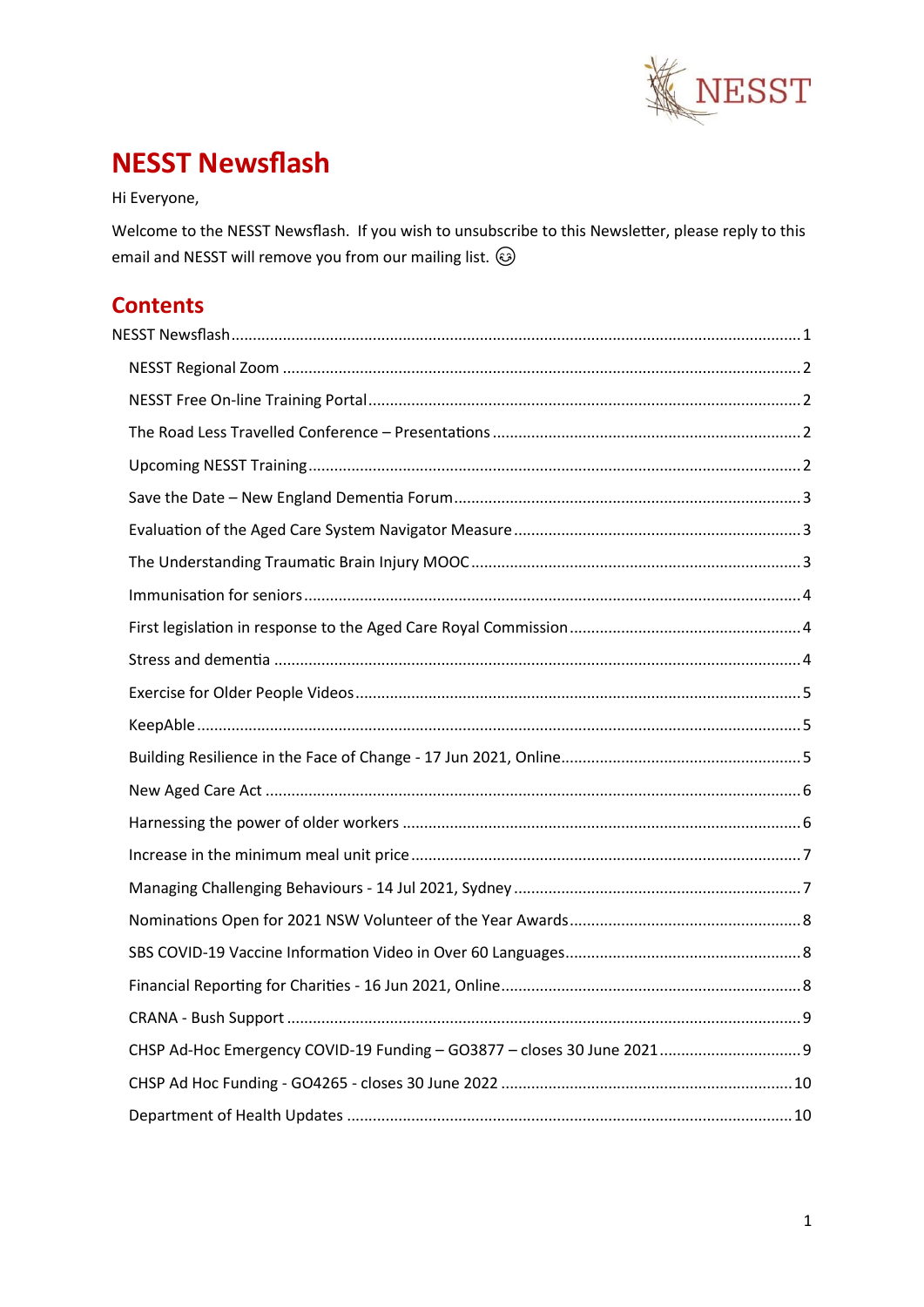

## <span id="page-1-0"></span>**NESST Regional Zoom**

Our regular Regional CHSP Zooms will be held on **1 June 2021** at **2 pm.**

Please register in advance for this meeting:

[https://us02web.zoom.us/meeting/register/tZYoc-uprjgvE9VLlK6MgPsmPrL\\_HTHKTxTw](https://us02web.zoom.us/meeting/register/tZYoc-uprjgvE9VLlK6MgPsmPrL_HTHKTxTw)

If anyone has agenda items for upcoming forums or would like us to find information/speakers on specific issues please let us know asap.

#### <span id="page-1-1"></span>**NESST Free On-line Training Portal**

A certificate is emailed on completion. The portal is now available to all New England Aged Care providers and all community transport projects in NSW. Please share with your staff and volunteers:

<https://nesstbasictraining.thinkific.com/>

On this site you will find:

**An introduction to the Commonwealth Home Support Programme**

**Food Safety for Seniors** 

**Dementia Basics**

**Duty of Care**

**Professional Boundaries**

**Confidentiality** 

#### **An Introduction to Community Transport - new**

If you would prefer to host a paper-based group session we are happy to help. We can provide resources and send out certificates after completion.

#### <span id="page-1-2"></span>**The Road Less Travelled Conference – Presentations**

Presentations will be available from our web-page from Monday 31 May 2021. Follow the link: <https://www.nesst.org.au/resources-and-links/> scroll down to Downloads.

#### <span id="page-1-3"></span>**Upcoming NESST Training**

See our Calender of Events with dates and stickyticket links which includes:

- Aboriginal Cultural Awareness Training with Dave Widders
- Older Persons Mental Health with Sarah Green
- ACT Emergency Preparedness with Deb and Jen
- Orientation to CHSP Zoom sessions
- Dates to our Regional CHSP Forums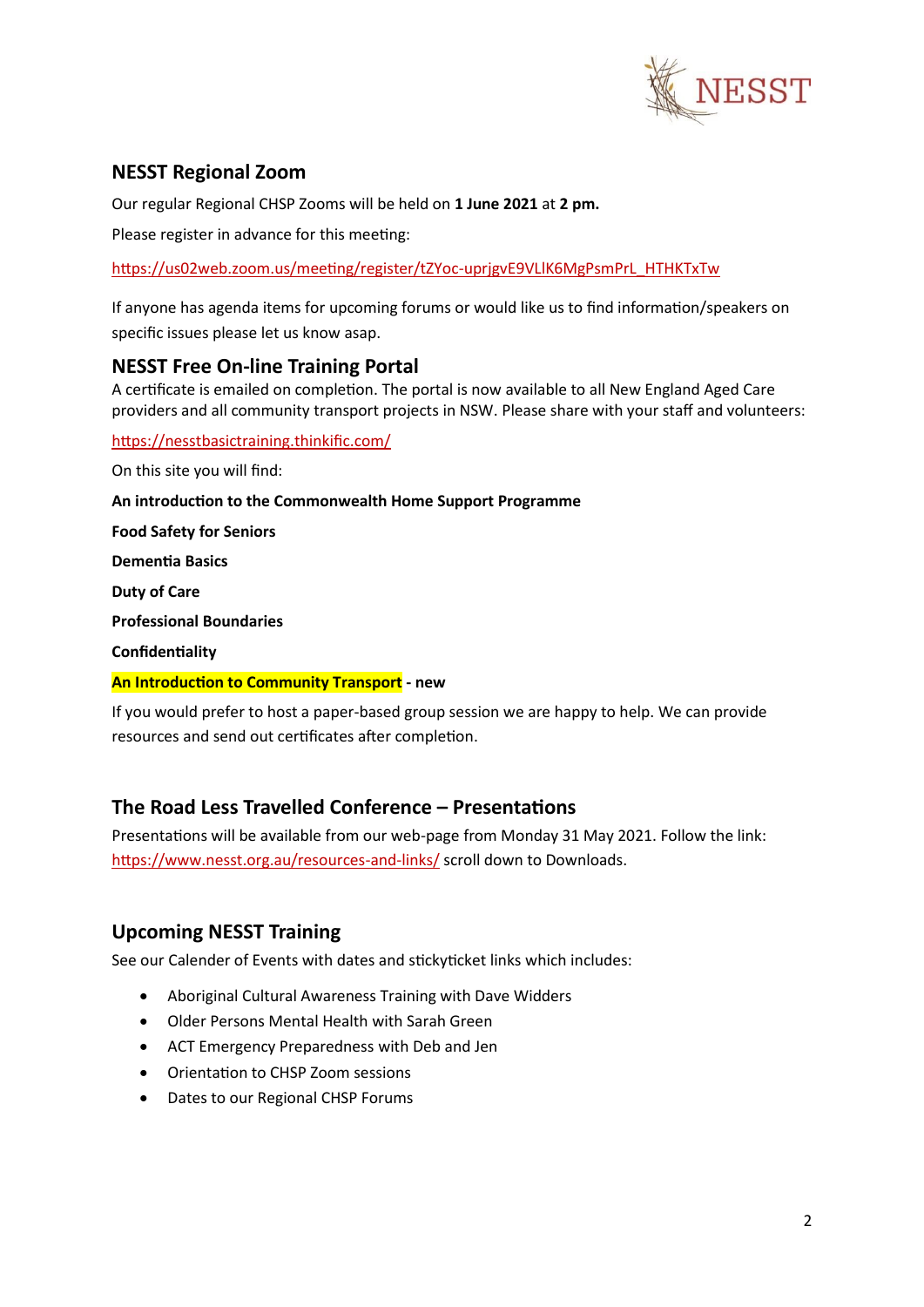

#### <span id="page-2-0"></span>**Save the Date – New England Dementia Forum**

Please find attached the Save the Date for the New England Dementia Forum being held via Zoom on Tuesday 31 August 2021.

The Forum has 2 sessions (morning and afternoon) with a great line-up of presenters covering a wide range of subjects.

The invitation with registration links will be sent out in the next few weeks.

There will be limited spaces so I suggest you register asap to avoid disappointment as a zoom event people will be participating from other areas.

Our committee hopes you can join us as we "Zoom in on Dementia".

#### <span id="page-2-1"></span>**Evaluation of the Aged Care System Navigator Measure**

In the 2018–19 budget, the Australian Government announced the Aged Care System Navigator Measure ('the ACSN Measure'). The ACSN Measure is a program of 4 trials that aim to support people to:

Understand the aged care system, including what services are available to meet their needs and how to access them

Engage with and access the aged care system. This includes supporting older people to connect with My Aged Care and to use it to choose and access services.

Of the 4 trial programs, 3 programs – the Information hub, Community hub and Specialist Support Worker (SSW) trials – are being delivered by a consortium of 30 partner organisations led by COTA Australia. Originally intended to finish on 30 June 2020, these trials have been extended to 30 June 2021. The fourth trial program – the Financial Information Service (FIS) Officer trials – was delivered by the Department of Human Services (DHS) and concluded in October 2019.

The Australian Government Department of Health (the Department) engaged Australian Healthcare Associates (AHA) to evaluate the 4 trial programs, and to review other system navigator models, to inform future decision-making about aged care system navigation. AHA has used a mix-methods approach to the evaluation, supplementing quantitative and qualitative data collected through the trials with extensive stakeholder consultation and a literature review.

To read the evaluation report: [https://www.health.gov.au/resources/publications/evaluation-of-the-aged](https://www.health.gov.au/resources/publications/evaluation-of-the-aged-care-system-navigator-measure-final-report)[care-system-navigator-measure-final-report](https://www.health.gov.au/resources/publications/evaluation-of-the-aged-care-system-navigator-measure-final-report)

#### <span id="page-2-2"></span>**The Understanding Traumatic Brain Injury MOOC**

The Understanding Traumatic Brain Injury (TBI) MOOC is a new FREE, online Course. It aims to raise awareness and build knowledge to reduce risk and improved management and rehabilitation outcomes for people who have experienced a TBI.The free 5-week course is easily accessible and is suitable for anyone with a personal or professional interest in learning more about Traumatic Brain Injury. Enrolments are now open- follow the link below to find out more and enrol.

<https://mooc.utas.edu.au/course/4191>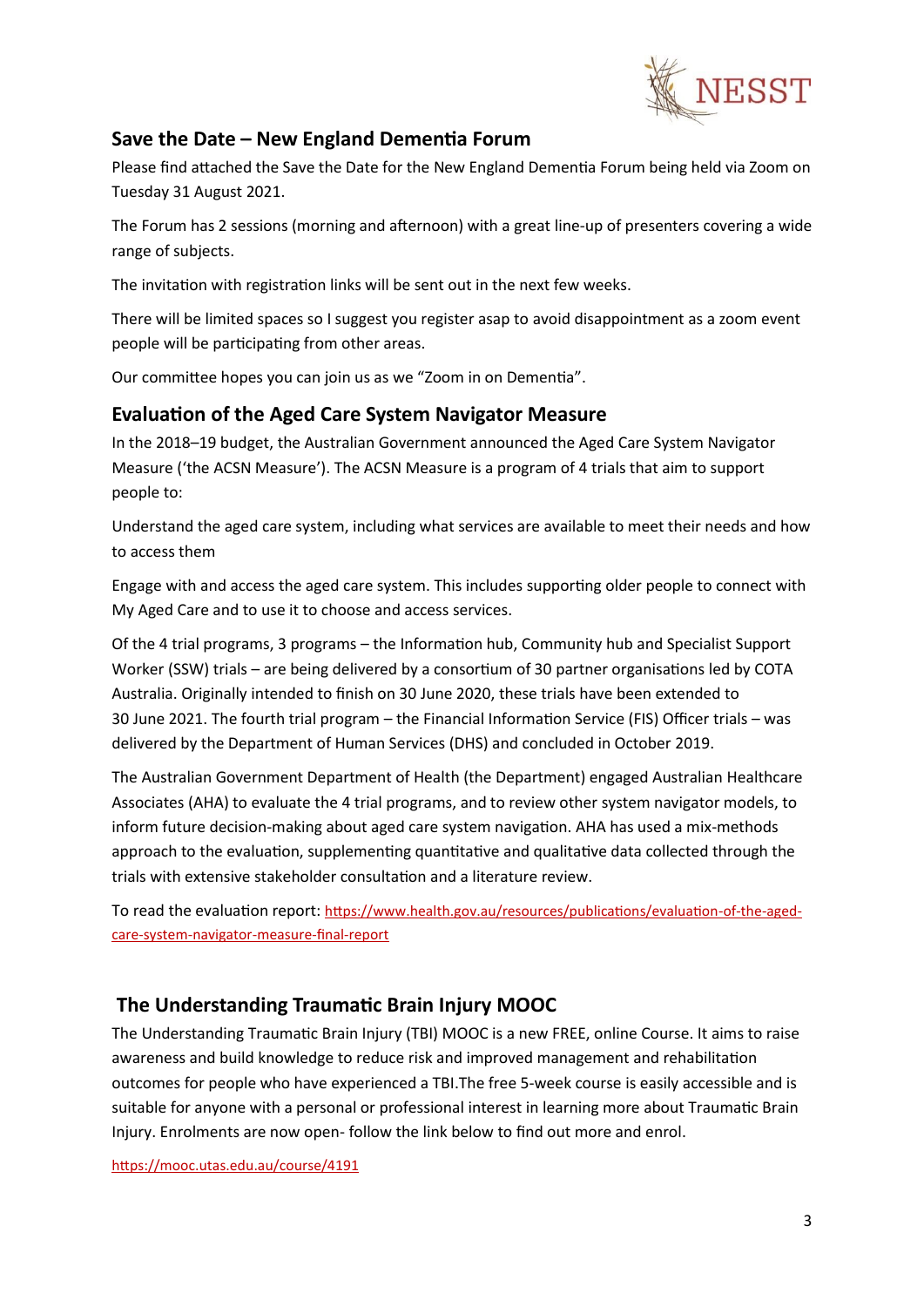

#### <span id="page-3-0"></span>**Immunisation for seniors**

Vaccination for seniors aged 65 years or over is just as important as it is for children.

The Australian Department of Health recommend the following vaccines for adults aged over 65 years old:

[Influenza](https://www.health.gov.au/health-topics/flu-influenza)

**[Shingles](https://www.health.gov.au/health-topics/shingles-herpes-zoster)** 

#### [Pneumococcal disease](https://www.health.gov.au/health-topics/pneumococcal-disease)

The following vaccinations need booster doses:

- Diphtheria, tetanus, whooping cough (pertussis)
- Tetanus
- Whooping cough (pertussis)

## <span id="page-3-1"></span>**First legislation in response to the Aged Care Royal Commission**

The Australian Government has taken an important step to deliver its reforms to aged care by introducing the first legislation in response to the Royal Commission into Aged Care Quality and Safety.

The Aged Care and Other Legislation Amendment (Royal Commission Response No. 1) Bill 2021 has been introduced into Parliament today, and makes necessary changes to current aged care legislation, ahead of the new aged care act planned for 2023.

This Bill is the first step in the Government's five year, five pillar, aged care reform plan addressing home care, residential aged care services and sustainability, residential care quality and safety, workforce and governance. [https://www.health.gov.au/ministers/the-hon-greg-hunt](https://www.health.gov.au/ministers/the-hon-greg-hunt-mp/media/first-legislation-in-response-to-the-aged-care-royal-commission)[mp/media/first-legislation-in-response-to-the-aged-care-royal-commission](https://www.health.gov.au/ministers/the-hon-greg-hunt-mp/media/first-legislation-in-response-to-the-aged-care-royal-commission)

#### <span id="page-3-2"></span>**Stress and dementia**

Can bushfires and other stressful experiences increase our dementia risk? How can we turn challenging experiences into opportunities for growth?

If you are interested in these questions, join us for a webinar on **Monday 21 June at 12.30pm AEST**.

Dr Duncan Sinclair and Dr Penelope Jones from the ISLAND Resilience Initiative will discuss how bushfires and stress impact our brains as we get older and will explore ways you can begin to build your resilience. [https://utas.zoom.us/webinar/register/WN\\_QORTYw70RMS0adPuEZUnCQ](https://utas.zoom.us/webinar/register/WN_QORTYw70RMS0adPuEZUnCQ)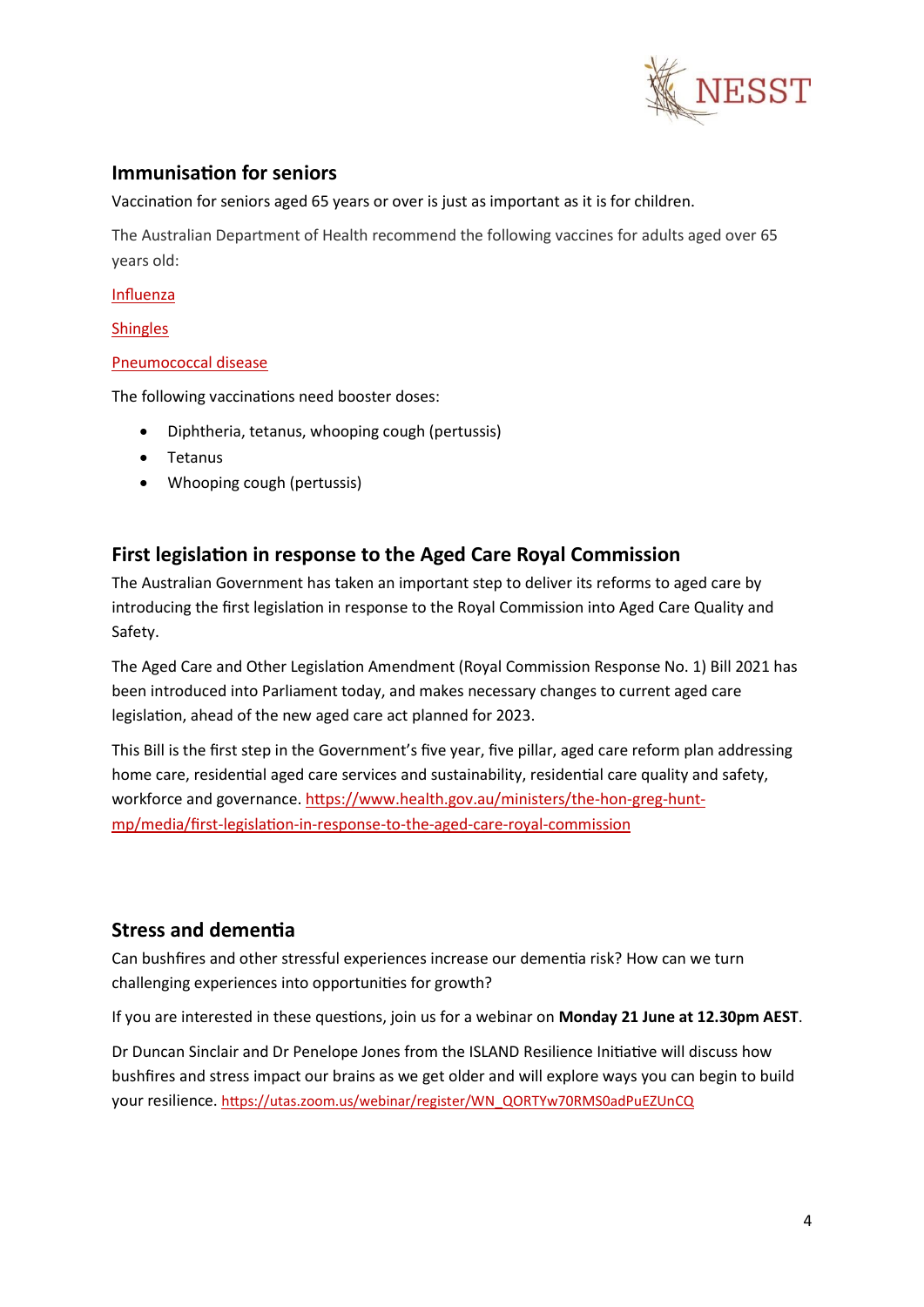

## <span id="page-4-0"></span>**Exercise for Older People Videos**

The National Ageing Research Institute provide a set of 6 free on-line videos that can help older stay active at home[. Australian guidelines](https://www1.health.gov.au/internet/main/publishing.nsf/Content/health-pubhlth-strateg-phys-act-guidelines#npa%2065) recommend older people do 30 minutes of physical activity every day for strength, flexibility, fitness, and balance. It is also good for your mental health. The exercises were developed by allied health professionals with expertise in exercise for older people.

https://www.nari.net.au/at-home-exercises-for-older-people

#### <span id="page-4-1"></span>**KeepAble**

A new online collaborative Wellness and Reablement knowledge hub for home care providers, people working in the aged care sector, clients, and communities across Australia. As an essential part of the launch, we hope you might consider publishing the attached media release that has been approved for immediate release by the Australian Government Department of Health.

Funded by the Australian Government Department of Health, Commonwealth Home Support Program (CHSP) through Indigo Australasia Incorporated, ILA developed KeepAble as a sector support and development initiative. https://keepable.com.au/

## <span id="page-4-2"></span>**Building Resilience in the Face of Change - 17 Jun 2021, Online**

Centre for Community Welfare Training (CCWT) Building Resilience in the Face of Change 9.30am-4.30pm \$290.

Are the constant changes of your workplace wearing you down? Learn how to manage these inevitable changes and move through these transition phases more effectively.

Grief reactions to change are normal and guide us through the adjustment process. Learn about the threefold process of transitioning and the change process of planned and unplanned change. Establish stability zones in your life and build support systems that cultivate healing and cultivate deep self-knowing.

Experience reflective practice activities that identify the difference between planned and unplanned changes and its implications. Determine the choices you have available and the things you can and can't change. Apply seven steps for managing change that build resilience and healing.

Navigating these ever-changing currents, tides and winds requires knowledge, self-awareness and processes that help us to a point of acceptance.

This course is for all staff who having to negotiate ongoing restructures, face the daily changes and stresses of their clients and want to build their resilience to these challenges and make healthier choices. [More information and registration.](https://www.ccwt.edu.au/course/CNSL45)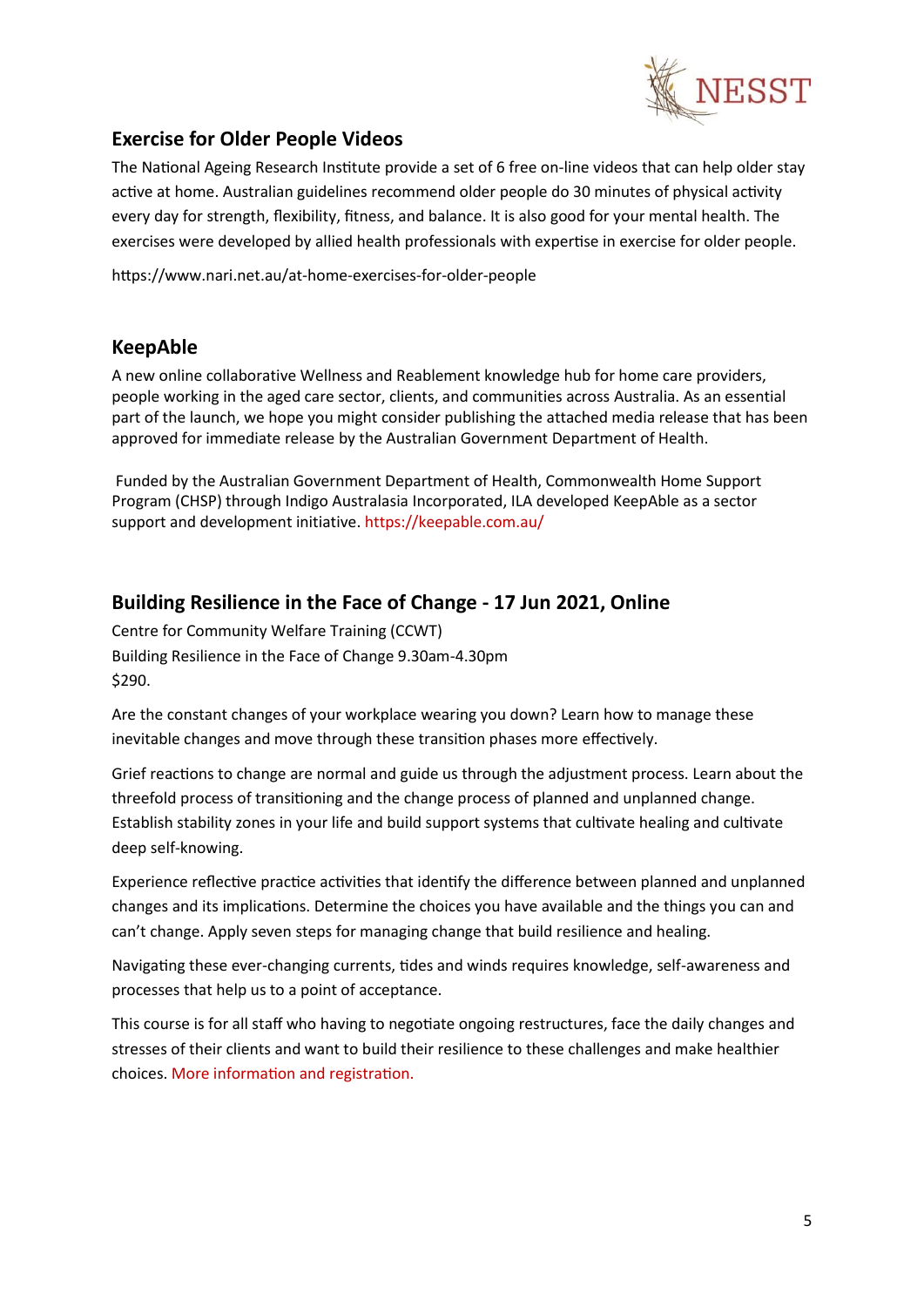

## <span id="page-5-0"></span>**New Aged Care Act**

The new Act is intended to commence from 1 July 2023, subject to parliamentary processes. Drafting of the Act has already commenced with the establishment of a taskforce and will be informed by consultation with senior Australians and other stakeholders, including members of the new Council of Elders and National Aged Care Advisory Council.

The new Act will establish provisions for eligibility for care, funding arrangements and regulatory powers and will support greater choice and control for senior Australians over the care and services that they receive. The new Act is also said to include grant programs that can be tailored to address identified needs in the sector, including research to drive innovation, and programs to address areas with limited services or low client numbers once the Act is developed.

The budget for development of the new Act is \$26.7 million. Refer to the Fact Sheet:

[https://www.health.gov.au/resources/publications/governance-pillar-5-of-the-royal-commission-response-a-new-aged](https://www.health.gov.au/resources/publications/governance-pillar-5-of-the-royal-commission-response-a-new-aged-care-act)[care-act](https://www.health.gov.au/resources/publications/governance-pillar-5-of-the-royal-commission-response-a-new-aged-care-act)

#### <span id="page-5-1"></span>**Harnessing the power of older workers**

**Friday 11 June, 12:00pm to 1:00pm Live Online Event**

#### **The webinar will be held on Zoom. Connection details will be emailed prior to the event.**

Join the Age Discrimination Commissioner **Dr Kay Patterson**, Chair of the NSW Ministerial Advisory Council on Ageing **Kathryn Greiner,** and our expert panel to learn how organisations and businesses can harness the power of older workers and multigenerational teams.

The webinar will be opened by **the Hon Dr Geoff Lee MP**, NSW Minister for Skills and Tertiary Education, Sport, Multiculturalism, Seniors and Veterans.

For more information, please visit the event page: [https://events.humanitix.com/harnessing-the](https://events.humanitix.com/harnessing-the-power-of-older-workers)[power-of-older-workers](https://events.humanitix.com/harnessing-the-power-of-older-workers)

This webinar is proudly supported by the NSW Department of Communities and Justice.

**RSVP:** Please register via Humanitix by 12pm on Thursday 10 June 2021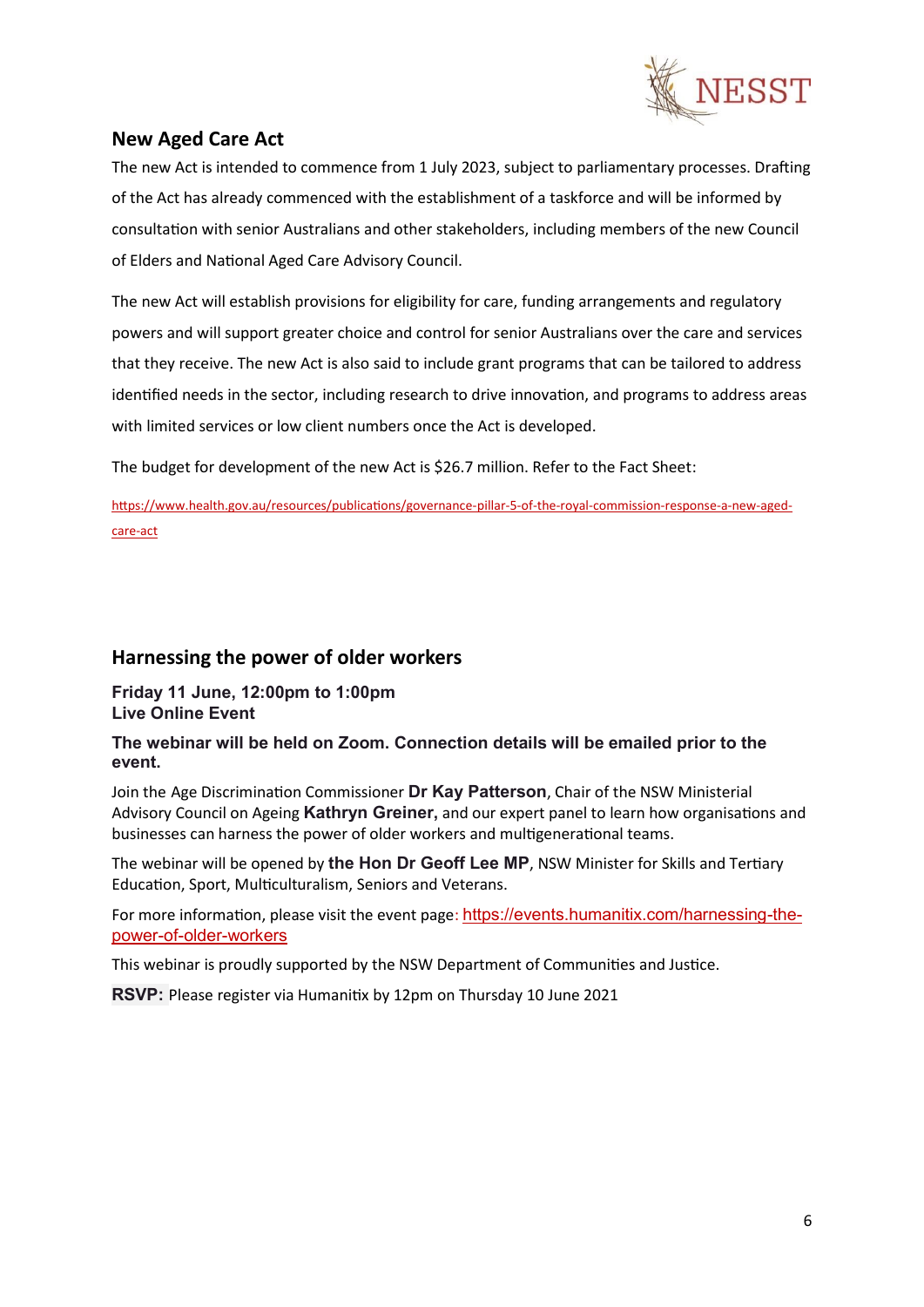

#### <span id="page-6-0"></span>**Increase in the minimum meal unit price**

The Morrison Government will increase the minimum meals unit price to \$7.50 to help aged care providers deliver meals to older Australians receiving aged care at home.

Minister for Senior Australians and Aged Care Services Richard Colbeck said it was a significant step forward to reinforce the tremendous efforts of food providers which help meet the nutritional needs of an increasing number of older Australians.

"This vital measure puts the health and wellbeing of older Australians first, while strengthening the viability of meal providers across the country," Minister Colbeck said.

The mechanism will see the minimum unit price of \$4.90 paid to providers lifted by \$2.60.

The changes are expected to be implemented over the course of 2021-22.

It amounts to a \$7 million funding injection under the Commonwealth Home Support Programme (CHSP).

[https://www.health.gov.au/ministers/senator-the-hon-richard-colbeck/media/nod-to-volunteers-as-meal](https://www.health.gov.au/ministers/senator-the-hon-richard-colbeck/media/nod-to-volunteers-as-meal-providers-receive-a-funding-boost)[providers-receive-a-funding-boost](https://www.health.gov.au/ministers/senator-the-hon-richard-colbeck/media/nod-to-volunteers-as-meal-providers-receive-a-funding-boost)

Provider reaction has been not so positive – describing the increase as "a paltry sum"

#### <span id="page-6-1"></span>**Managing Challenging Behaviours - 14 Jul 2021, Sydney**

Centre for Community Welfare Training (CCWT) 14 July 2021, 9.30am-4.30pm **Cost:** \$270.

Increase your skills and confidence in managing difficult client behaviours. The underlying issues that often contribute to people behaving in ways that others find difficult will be identified, discussed and explored. Useful strategies for managing difficult behaviours in a collaborative and constructive way will also be covered.

Participants will also have the opportunity to identify their own personal triggers, discuss behaviours that they find particularly challenging and explore ways that they can respond to these more constructively. There will be regular opportunities to practice specific skills that will be built on as the day progresses.

[More information and registration.](https://www.ccwt.edu.au/course/WORK06)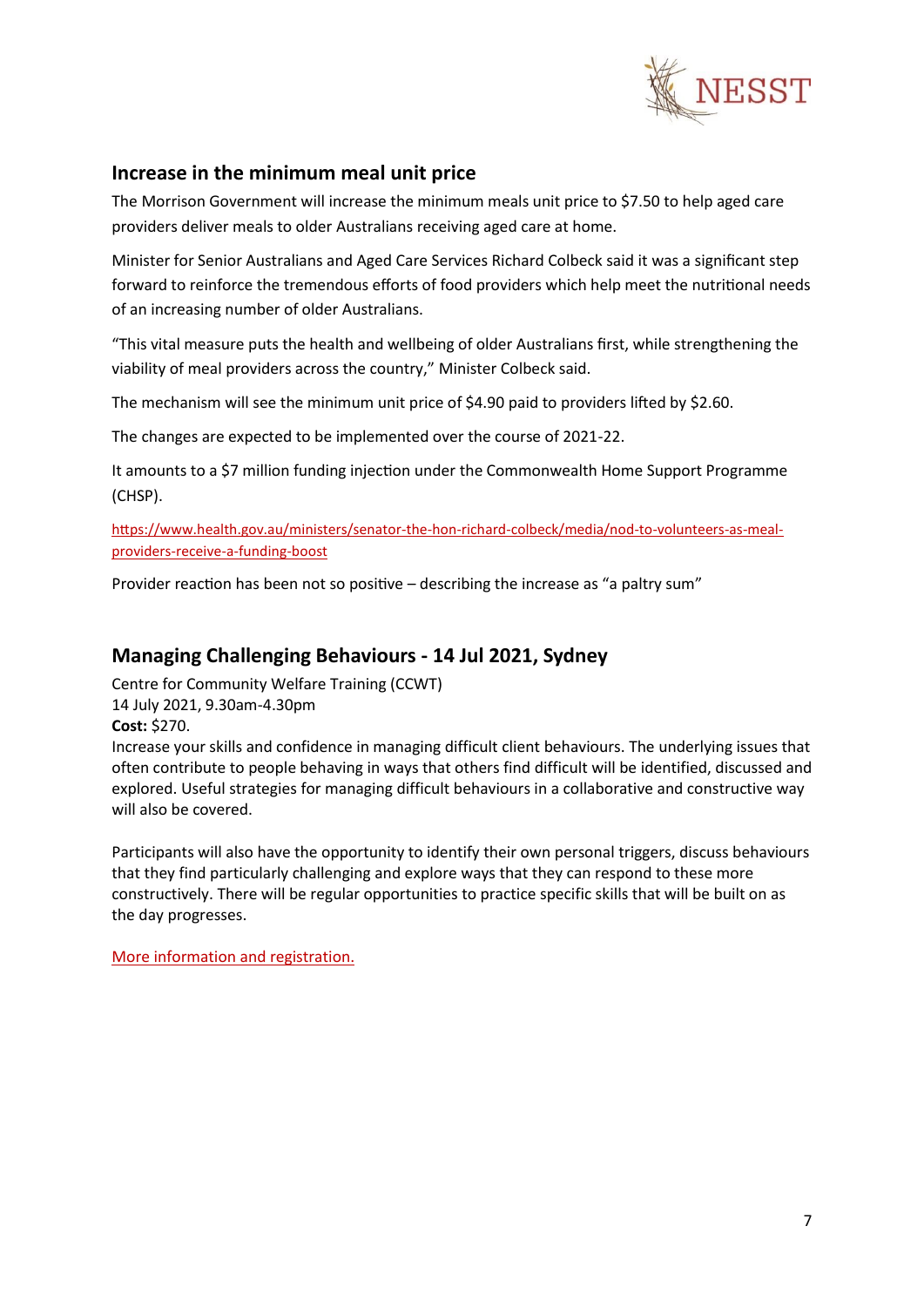

## <span id="page-7-0"></span>**Nominations Open for 2021 NSW Volunteer of the Year Awards**

People from across NSW are being urged to help shine a light on the invaluable contribution of the state's volunteers by taking part in one of the largest volunteer recognition programs across the country. Nominations for the 2021 NSW Volunteer of the Year Awards are now open across eight separate categories, culminating in the announcement of the NSW Volunteer of the Year at the end of the year.

The awards are an annual program run by The Centre for Volunteering to recognise the outstanding work of volunteers in every region across NSW. Last year more than 118,000 volunteers from more than 500 community-based organisations were recognised as part of the awards.

The Centre for Volunteering CEO Gemma Rygate said the awards were a way to thank, recognize and celebrate the efforts of the state's 2.4 million volunteers. "It's National Volunteer Week and so it's the best time to say thank you to people who volunteer their time in communities right across NSW," Ms Rygate said. "Volunteers are the life blood of our communities. We turn to them when we need support, and they are always there ready to help."

#### **Nominations close:** 9 July 2021.

#### [More information and nomination forms.](https://www.volunteering.com.au/volunteer-awards/)

#### <span id="page-7-1"></span>**SBS COVID-19 Vaccine Information Video in Over 60 Languages**

SBS has released a video in more than 60 languages, including AUSLAN, informing communities about Australia's COVID-19 vaccination roll-out plan, how vaccines work, and how they are approved in Australia. The video explains the different phases of the Australian Government's COVID-19 Vaccine National Rollout Plan, specifically in what order different workers and age groups will receive the vaccine. It also highlights where it will be available, who will receive it free of charge, and points to additional resources for further information. [View videos.](https://www.sbs.com.au/language/coronavirus)

#### <span id="page-7-2"></span>**Financial Reporting for Charities - 16 Jun 2021, Online**

Australian Charities & Not-for-profits Commission (ACNC) Financial Reporting for Charities 16 June 2021, 12.00pm-1.00pm Online

Free.

This webinar will focus on the financial reporting requirements of Australia's charities. It will provide an overview of financial reporting requirements, as well as ACNC resources to help charities, information on common errors the ACNC sees and new accounting standards charities need to be aware of. [Register.](https://register.gotowebinar.com/register/5093507821231688206)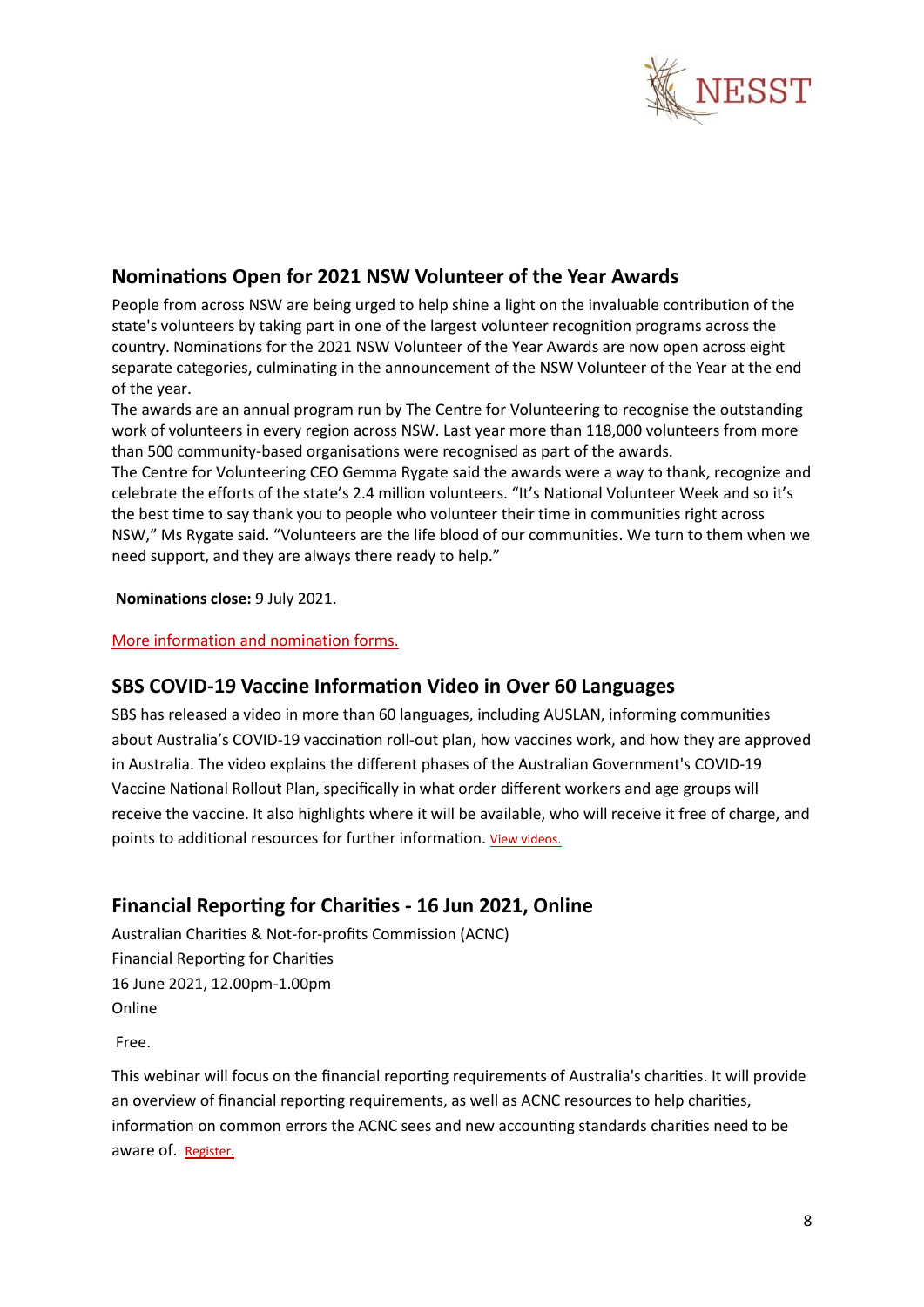

#### **Aged Care Provider Research Project**

The Australian Government's response to the Aged Care Royal Commission will mean change for providers. The new support at home program aims to provide a seamless system of in-home aged care, to better support and match timely services to the needs of older Australians living at home and in the community, and their informal carers.

The Department of Health wants to understand providers' readiness to adapt to sector reforms and how to best support the transition to the new program. The department has launched a research project to understand the range of provider experiences and views.

The department has engaged Boston Consulting Group to undertake an analysis of all aged care providers Australia-wide to:

- understand your readiness for change
- understand the areas where you will need support to manage a transition to the new system
- hear concerns you may have about the impact of the incoming reforms on your business

The survey will be available in June.

Your response to the survey is critical in shaping the new program and the support the department can provide to you over the coming months and years in transition to the new system. The results will inform the strategy for change management and sector support.

**Further involvement and information**

If you would like to express interest in taking part in an interview or panel discussions to contribute to the survey, email [provider.research@bcg.com.](mailto:provider.research@bcg.com) All data collected will only be used for this project.

More information about the aged care reforms is available on the [department's website.](http://www.health.gov.au/aged-care-reforms)

#### <span id="page-8-0"></span>**CRANA - Bush Support**

Toll-free 24hr Telephone Counselling every day of the year - call 1800 805 391 - for ALL remote health workers/service providers and their families <https://crana.org.au/support>

Bush Support provide a range of programs and resources to assist remote workers and their families in managing the stress of living and working in a remote location. The program includes an anonymous, nationwide 24-hour telephone debriefing and support service staffed by psychologists with remote experience.

#### <span id="page-8-1"></span>**[CHSP Ad-Hoc Emergency COVID-19](https://mealsonwheelsnsw.cmail19.com/t/j-l-akhlukt-irwihkihl-s/) Funding – GO3877 – closes 30 June 2021**

The objective of this grant is to provide assistance through limited financial support to existing CHSP service providers to enable them to respond to unforeseen and exceptional circumstances that directly impact existing service delivery arrangements that are beyond the control of the grant recipient.

<https://www.grants.gov.au/Go/Show?GoUuid=6c903322-0521-8405-245c-dd56c93b7960>